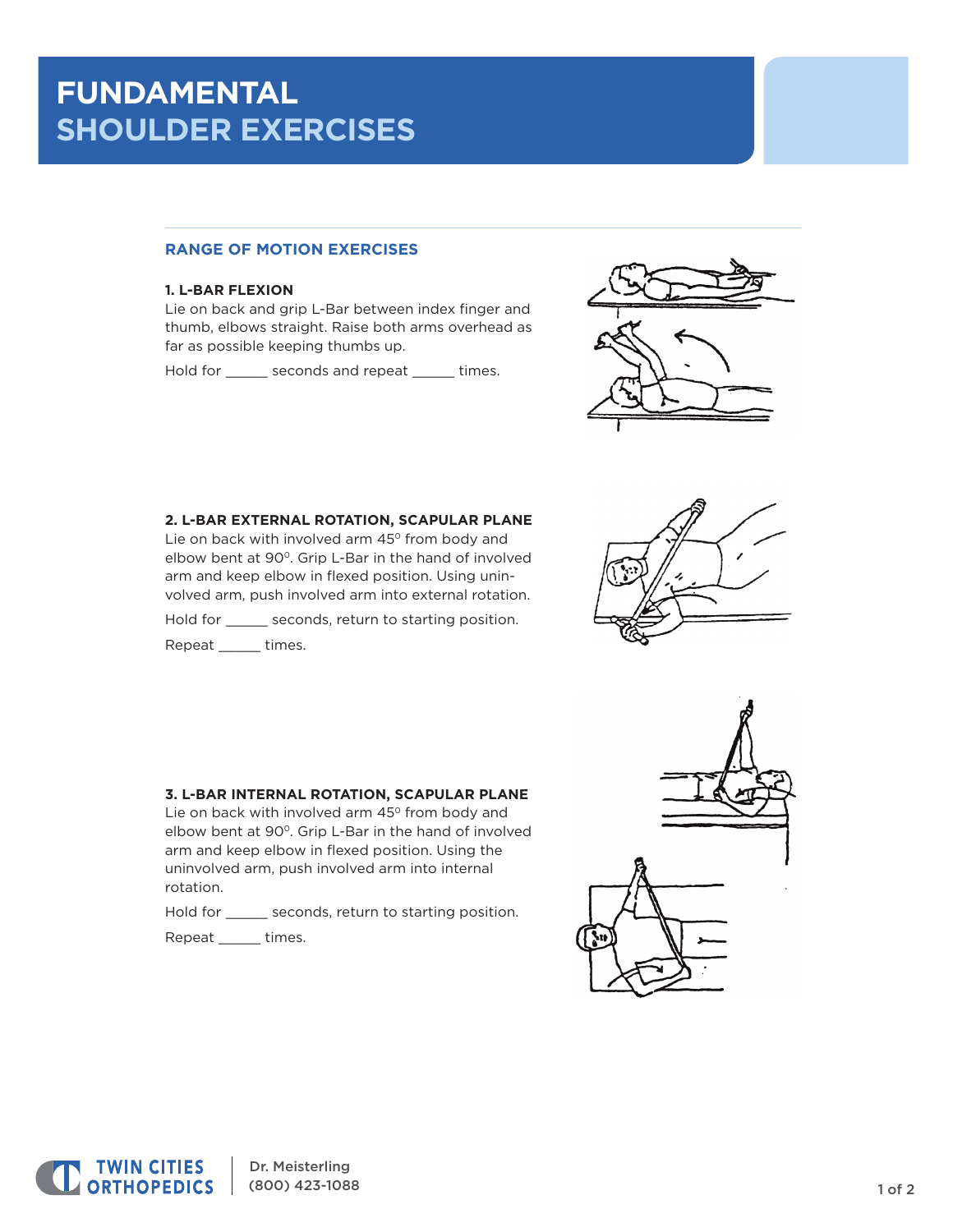# **STRENGTHENING EXERCISES**

#### **1. TUBING, EXTERNAL ROTATION**

Standing with involved elbow fixed at side, elbow bent to  $90^\circ$  and involved arm across the front of the body. Grip tubing handle while the other end of tubing is fixed. Pull out with arm, keeping elbow at side. Return tubing slowly and controlled.

Perform \_\_\_\_\_\_ sets of \_\_\_\_\_ reps.

# **2. TUBING, INTERNAL ROTATION**

Standing with elbow at side fixed at 90° and shoulder rotated out. Grip tubing handle while other end of tubing is fixed. Pull arm across body keeping elbow at side. Return tubing slowly and controlled.

Perform \_\_\_\_\_\_ sets of \_\_\_\_\_ reps.

#### **3. LATERAL RAISES TO 900**

Standing with arm at side, elbow straight, and palm against side. Raise arm to side, rotating palm up as arm reaches 90°. Do not go above shoulder height.

Hold for \_\_\_\_\_\_ seconds and lower slowly.

Perform \_\_\_\_\_\_ sets of \_\_\_\_\_ reps.

# **4. "FULL CAN"**

Stand with elbow extended and thumb up. Raise arm to shoulder level at 30° angle in front of body. Do not go above shoulder level.

Hold for \_\_\_\_\_ seconds and lower slowly.

Perform \_\_\_\_\_\_ sets of \_\_\_\_\_ reps.

#### **5. SIDE-LYING EXTERNAL ROTATION**

Lie on uninvolved side, with involved arm at side of body and elbow bent to 90°. Keeping the elbow of involved arm fixed to side, raise arm.

Hold \_\_\_\_\_\_ seconds and lower slowly.

Perform \_\_\_\_\_\_ sets of \_\_\_\_\_ reps.